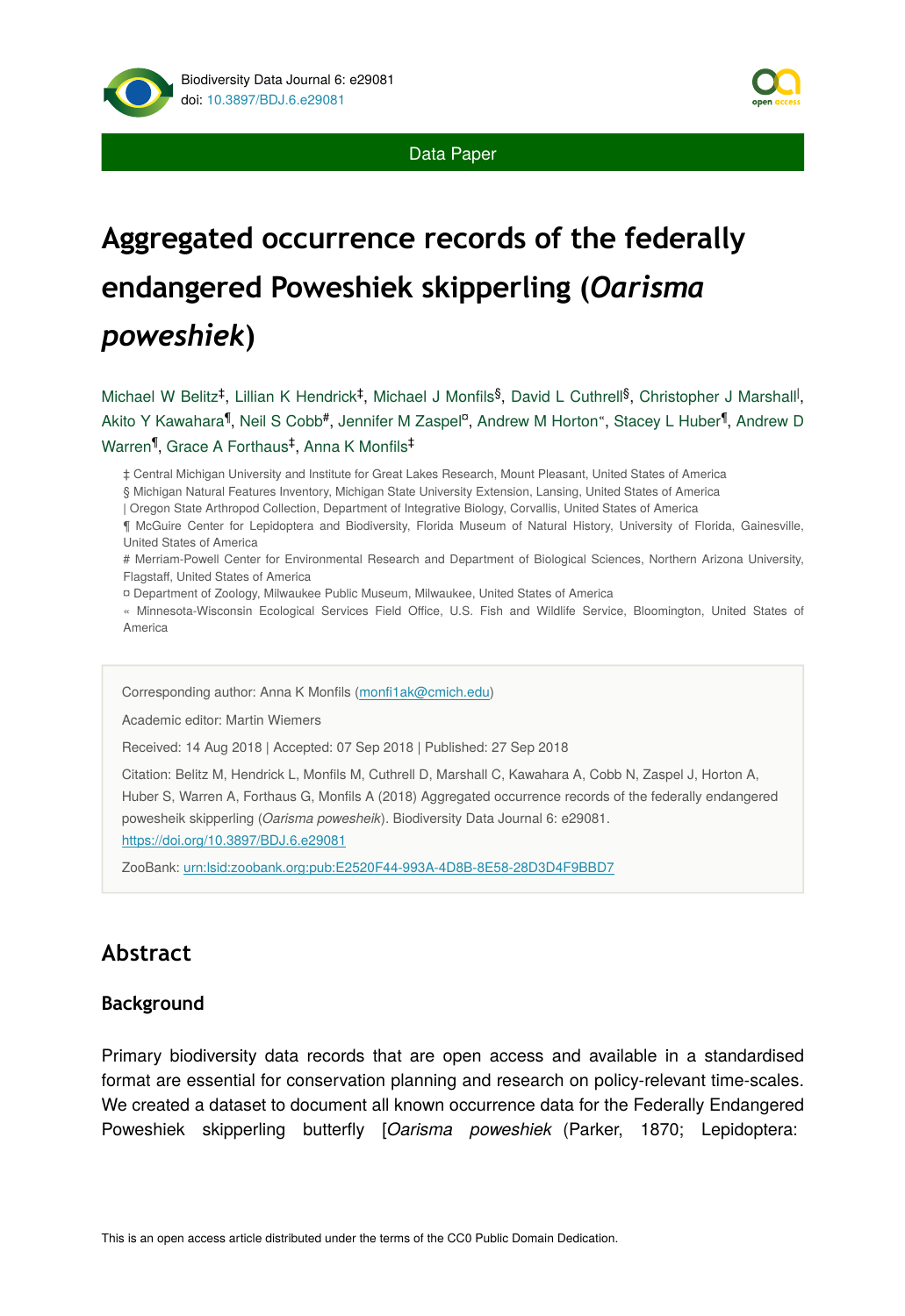Hesperiidae)]. The Poweshiek skipperling was a historically common species in prairie systems across the upper Midwest, United States and Manitoba, Canada. Rapid declines have reduced the number of verified extant sites to six. Aggregating and curating Poweshiek skipperling occurrence records documents and preserves all known distributional data, which can be used to address questions related to Poweshiek skipperling conservation, ecology and biogeography. Over 3500 occurrence records were aggregated over a temporal coverage from 1872 to present. Occurrence records were obtained from 37 data providers in the conservation and natural history collection community using both "HumanObservation" and "PreservedSpecimen" as an acceptable basisOfRecord. Data were obtained in different formats and with differing degrees of quality control. During the data aggregation and cleaning process, we transcribed specimen label data, georeferenced occurrences, adopted a controlled vocabulary, removed duplicates and standardised formatting. We examined the dataset for inconsistencies with known Poweshiek skipperling biogeography and phenology and we verified or removed inconsistencies by working with the original data providers. In total, 12 occurrence records were removed because we identified them to be the western congener *Oarisma garita* (Reakirt, 1866). This resulting dataset enhances the permanency of Poweshiek skipperling occurrence data in a standardised format.

#### **New information**

This is a validated and comprehensive dataset of occurrence records for the Poweshiek skipperling (*Oarisma poweshiek*) utilising both observation and specimen-based records. Occurrence data are preserved and available for continued research and conservation projects using standardised Darwin Core formatting where possible. Prior to this project, much of these occurrence records were not mobilised and were being stored in individual institutional databases, researcher datasets and personal records. This dataset aggregates presence data from state conservation agencies, natural heritage programmes, natural history collections, citizen scientists, researchers and the U.S. Fish & Wildlife Service. The data include opportunistic observations and collections, research vouchers, observations collected for population monitoring and observations collected using standardised research methodologies. The aggregated occurrence records underwent cleaning efforts that improved data interoperablitity, removed transcription errors and verified or removed uncertain data. This dataset enhances available information on the spatiotemporal distribution of this Federally Endangered species. As part of this aggregation process, we discovered and verified Poweshiek skipperling occurrence records from two previously unknown states, Nebraska and Ohio.

## **Keywords**

Butterfly Conservation, Distribution, Endangered Species, Hesperiidae, Location, Occurrence, *Oarisma poweshiek*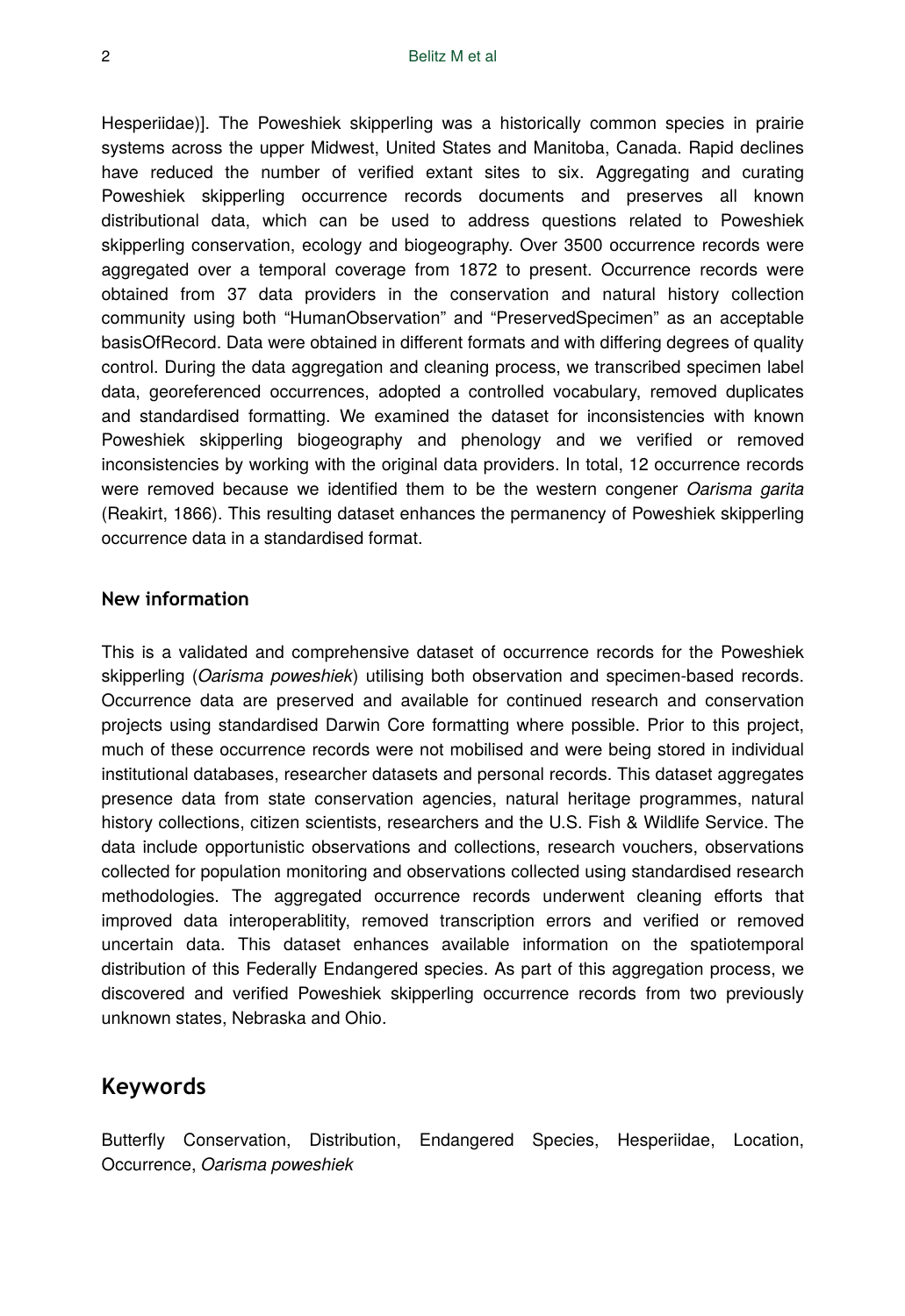## **Introduction**

The Poweshiek skipperling [*Oarisma poweshiek* (Parker, 1870) (Lepidoptera: Hesperiidae)] is a small-bodied (approximately  $2.3 - 3.0$  cm), univoltine butterfly that was listed in 2014 as Federally Endangered in both the United States and Canada (COSEWIC - Committee on the Status of Endangered Wildlife in Canada 2014, USFWS - U.S. Fish and Wildlife Service 2014). As recently as the mid-1990s, Poweshiek skipperling were widespread and reliably observed in prairie systems of western Minnesota and eastern South Dakota (Schlicht et al. 2008), but in the past two decades, a dramatic range-wide reduction in populations has occurred (Swengel et al. 2010, Pogue et al. 2016). The Poweshiek skipperling is now known only from approximately 1% of the sites where it once occurred (Marquardt et al. 2018).

Historically, the core range of Poweshiek skipperling was in prairies of western Minnesota and eastern South Dakota (Selby 2005, Saarinen et al. 2016). Currently, there are six extant populations of Poweshiek skipperling known that occur on the margins of its historic range. Four populations occur in prairie fens in Michigan, USA, one in a mesic prairie in Wisconsin, USA and one in a tallgrass prairie system in Manitoba, Canada (Delphey et al. 2016). Although conservation initiatives focused on captive rearing and habitat management are underway (Delphey et al. 2016), limited information on the biology and biogeography of the Poweshiek skipperling is available, possibly further restricting the current success of these projects.

Primary biodiversity data are critical in driving conservation management of endangered species and ecosystems (Hardisty et al. 2013). Refined, validated and reformatted spatiotemporal distribution data can provide information for research and management projects related to the conservation and ecology of the Poweshiek skipperling. Our goal was to leverage the collected knowledge and expertise of the natural history collection and conservation community to aggregate a comprehensive and validated dataset of Poweshiek skipperling occurrence records. Aggregating, cleaning and verifying occurrences inclusive of both human observations and preserved specimens naturally promoted interdisciplinary collaboration between project partners. Mobilising the collective knowledge and expertise of interdisciplinary groups can broaden the effect of research by addressing the complexities and challenges related to biodiversity decline (Marquardt et al. 2018). Here, we compile occurrence records from both human observations and preserved specimens that have undergone a comprehensive cleaning process, providing accessible and curated data.

# **General description**

**Purpose:** Poweshiek skipperling face a high risk of extinction (COSEWIC - Committee on the Status of Endangered Wildlife in Canada 2014, USFWS - U.S. Fish and Wildlife Service 2014), making data discovery, aggregation and sharing an urgent and valuable endeavour. We aggregated and curated occurrence records of the Federally Endangered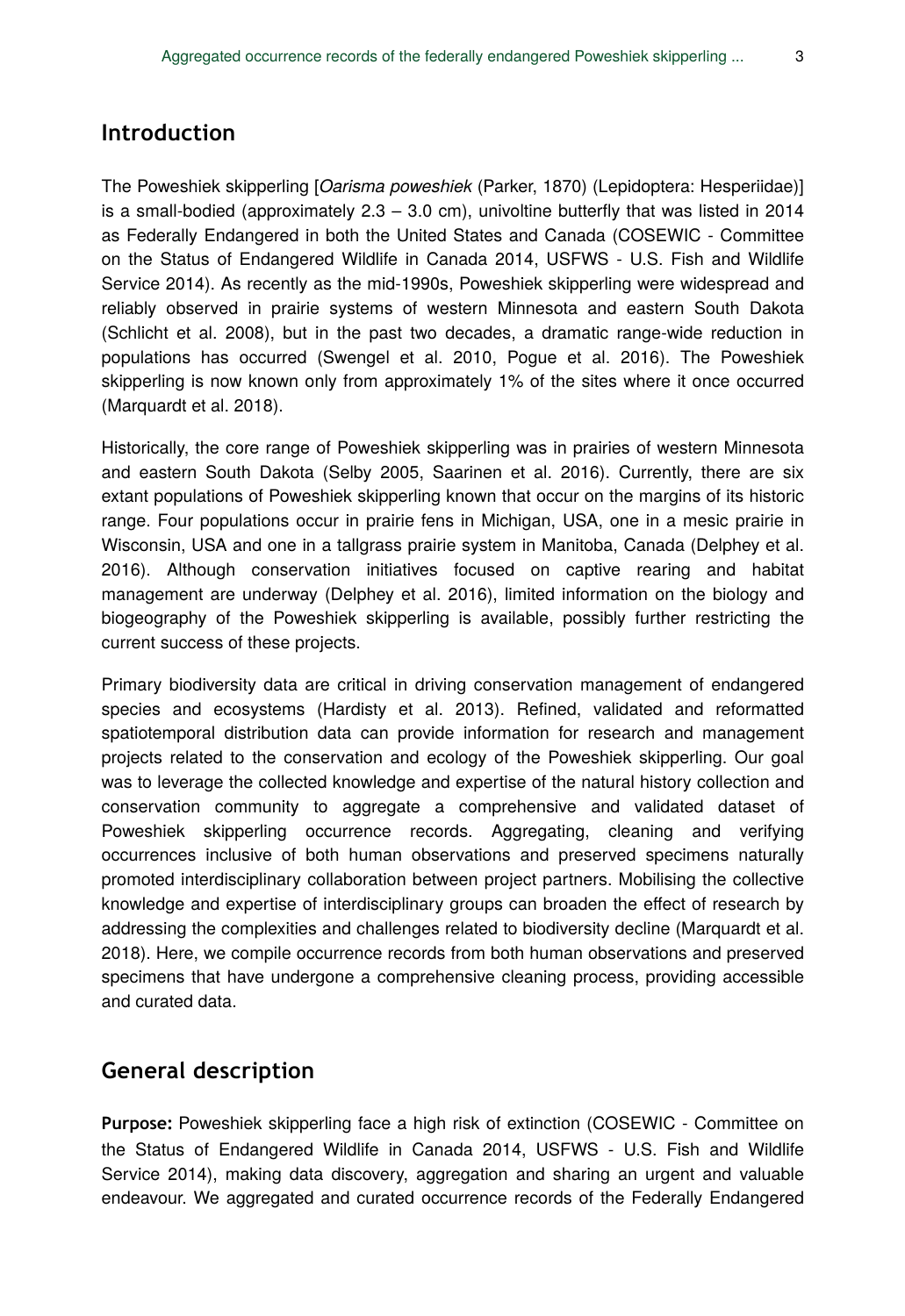Poweshiek skipperling to examine and validate the distribution of this species. To this degree, the data are being used in developing ecological niche models to examine the correlation between climate and land use variables and the presence of Poweshiek skipperling through space and time (Belitz et al. unpublished data). The publication of occurrence records will provide information and encourage continued research into the biology and conservation of Poweshiek skipperling, while also preserving aggregated data in a standardised format that has undergone a cleaning process.

# **Project description**

**Title:** Aggregated occurrence records of the Federally Endangered Poweshiek skipperling (*Oarisma poweshiek*)

**Study area description:** The study area covered all sites within the historic range of Poweshiek skipperling, including ten states (Illinois, Indiana, Iowa, Michigan, Minnesota, Nebraska, North Dakota, South Dakota, Ohio and Wisconsin) in the Midwest, United States and southeast Manitoba, Canada.

# **Sampling methods**

**Sampling description:** Poweshiek skipperling occurrence records were aggregated from the following sources: federal agencies (e.g. U.S. Fish & Wildlife Service), natural heritage member programmes (e.g. Michigan Natural Features Inventory), state conservation agencies (e.g. Minnesota DNR, South Dakota GFP), citizen scientists (e.g. iNaturalist, The Lepidopterists' Society) and natural history collections (Table 1). Both "HumanObservation" and "PreservedSpecimen" were included as occurrence records. Occurrence records were also gathered from the following data aggregators: Global Biodiversity Information Facility (GBIF) and Lepidoptera of North America Network (LepNet). LepNet is a thematic collection network (TCN), whose data included human observations from citizen scientists (via iNaturalist and The Lepidopterists' Society) and preserved specimens from natural history collections (Seltmann et al. 2017). Many records from LepNet were uploaded in response to requests that we sent to the collections' community (Shepard and Marshall 2017). Prior to our study, there were seven Poweshiek skipperling records in the LepNet repository. As of July 2018, there were 776 records. LepNet also assisted in procuring data from regional collections whose data were not available through publicly accessible repositories. Data from regional collections and smaller projects can enhance scientific inquiry and statistical modelling (Glon et al. 2017, Heidorn 2008). We accessed these data sources by transcribing and standardising specimen metadata that we gathered by transcribing metadata at the physical collection or by curating metadata that was sent in a variety of spreadsheet, text files and word document formats. A part of our data aggregation effort mobilised citizen scientists through a Notes from Nature expedition, where citizen scientists transcribed specimen label data (Hill et al. 2012). Aggregated data included research vouchers, opportunistic observations and collections, observations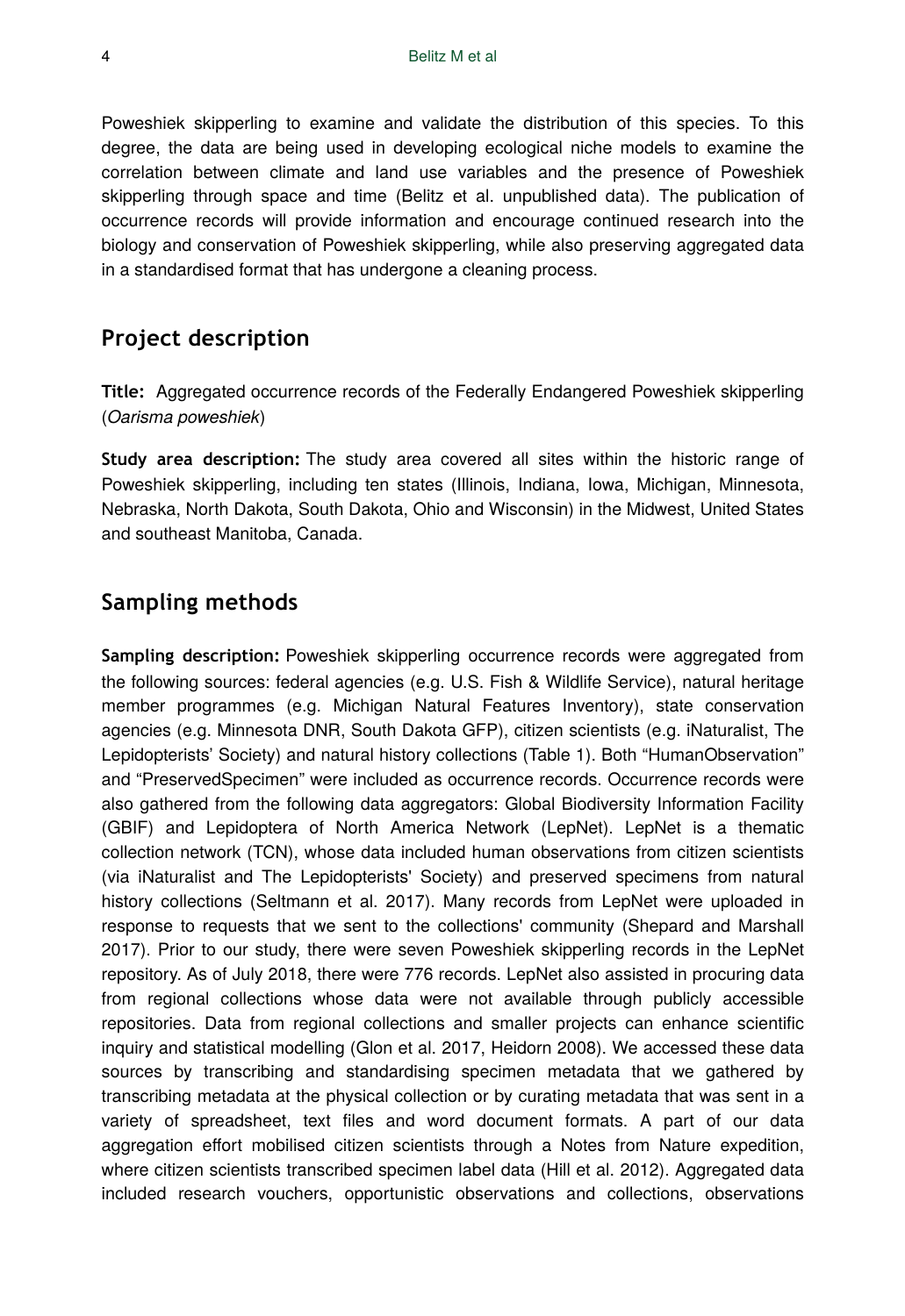collected for population monitoring (Selby 2005, Swengel et al. 2010) and observations collected using standardised research methodologies (Pogue et al. 2016).

Table 1.

Source of Poweshiek skipperling occurrence records. The total number of occurrences (3676) obtained from each source are listed as of July 2018.

| Source                                                                                      | <b>Total Occurrences</b> |
|---------------------------------------------------------------------------------------------|--------------------------|
| BugGuide (LepNet)                                                                           | 4                        |
| Cal Academy of Sciences                                                                     | 68                       |
| <b>Canadian National Collection</b>                                                         | $\overline{2}$           |
| Cleveland Museum of Natural History Invertebrate Zoology (InvertEBase)                      | 6                        |
| Chicago Academy of Sciences - Peggy Notebaert Nature Museum                                 | 1                        |
| Colorado State University - C.P. Gillette Museum of Arthropod Diversity (LepNet)            | 22                       |
| Denver Museum of Nature & Science - (LepNet)                                                | $\overline{c}$           |
| Drexel University - Academy of Natural Sciences (LepNet)                                    | 6                        |
| Field Museum of Natural History                                                             | 5                        |
| Florida Museum of Natural History (LepNet)                                                  | 155                      |
| Georgia Museum of Natural History - University of Georgia Collection of Arthropods (LepNet) | 1                        |
| Harvard University - Museum of Comparative Zoology (LepNet)                                 | 11                       |
| Illinois Natural History Survey                                                             | 61                       |
| iNaturalist (LepNet)                                                                        | 1                        |
| Manitoba Conservation Data Centre                                                           | $\overline{c}$           |
| Michigan Natural Features Inventory                                                         | 1790                     |
| Michigan State University - Albert J. Cook Arthropod Research Collection (LepNet)           | 48                       |
| Milwaukee Public Museum (LepNet)                                                            | 66                       |
| Minnesota Department of Natural Resources                                                   | 180                      |
| Minnesota Natural Heritage Program                                                          | 11                       |
| Mississippi State University - Mississippi Entomological Museum (LepNet)                    | 12                       |
| National Museum of Natural History                                                          | 82                       |
| North Dakota State University                                                               | 31                       |
| Oregon State University - Arthropod Collection (LepNet)                                     | 14                       |
| South Dakota Department of Game, Fish, and Parks                                            | 39                       |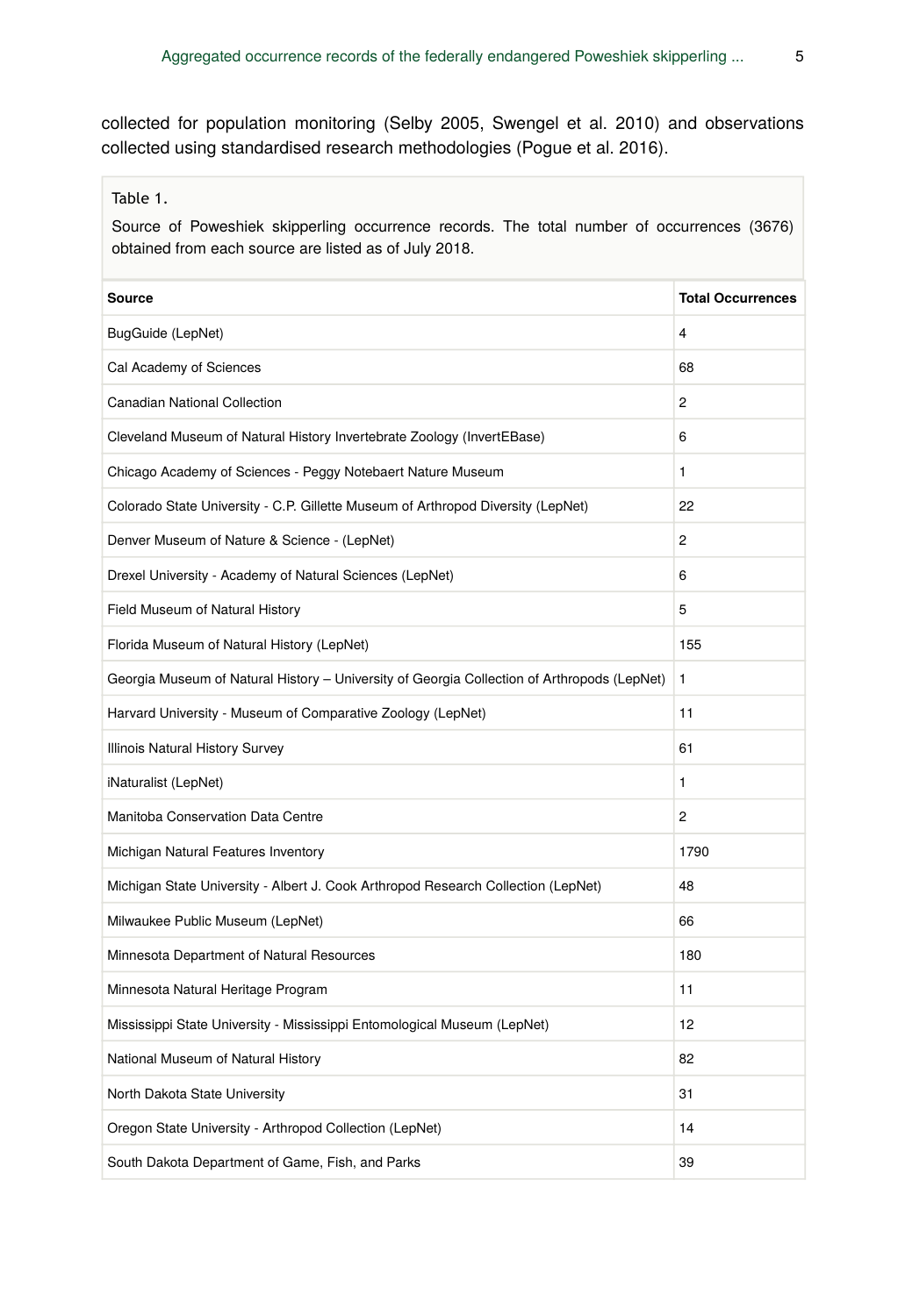| Source                                                                             | <b>Total Occurrences</b> |
|------------------------------------------------------------------------------------|--------------------------|
| South Dakota Natural Heritage Program                                              | 1                        |
| South Dakota State University                                                      | 36                       |
| Texas A&M University - Biodiversity Research and Teaching Collection               | 33                       |
| The Lepidopterists' Society (LepNet)                                               | 28                       |
| The Manitoba Museum (LepNet)                                                       | 206                      |
| The Ohio State University - C.A. Triplehorn Insect Collection (LepNet)             | 65                       |
| U.S. Fish and Wildlife Service                                                     | 549                      |
| UC Davis - Bohart Museum of Entomology (LepNet)                                    | 2                        |
| University of California Berkeley - Essig Museum of Entomology Collection (LepNet) | 2                        |
| University of Minnesota - Insect Collection (LepNet)                               | 113                      |
| University of Utah - Natural History Museum of Utah (LepNet)                       | 4                        |
| Yale University - Peabody Museum (LepNet)                                          | 17                       |

Occurrence data, lacking associated geographical coordinates, were georeferenced using GEOLocate (Rios and Bart 2010). Records with TRS (Township, Range and Section) data were georeferenced using the Bureau of Land Management (BLM) single point translation using Earthpoint [\(www.earthpoint.us/Townships.aspx\)](http://www.earthpoint.us/Townships.aspx). If geographic coordinates were not originally provided in decimal degrees, they were converted to decimal degrees, datum WGS84.

**Quality control:** In the process of vetting the dataset, we identified records that appeared to be outside the range of the Poweshiek skipperling. Images of specimens georeferenced outside the previously known range of the Poweshiek skipperling were obtained and checked by DL Cuthrell, who has worked with this species for over 20 years, to ensure the correct identification of the specimen. Specimens collected in Montana, Colorado, Western Nebraska and Western Manitoba were misidentified as *O. poweshiek* and instead were *O. garita.* However, five specimens collected from Nebraska and one collected in Ohio were confirmed as *O. poweshiek*, expanding the known states that once had Poweshiek skipperling. Using our collective knowledge of historic Poweshiek skipperling sites and our aggregated dataset, we were able to check and refine georeferenced occurrence records. Geographic coordinates of occurrence records that were incorrectly georeferenced were changed to represent coordinates consistent with the locality listed in the occurrence metadata. We mask the locality information of the six extant Poweshiek skipperling sites to protect the Federally Endangered species and its vulnerable prairie habitat.

basisOfRecord: Data records with an unknown basisOfRecord were removed from our dataset to ensure the specific nature of the data record was documented.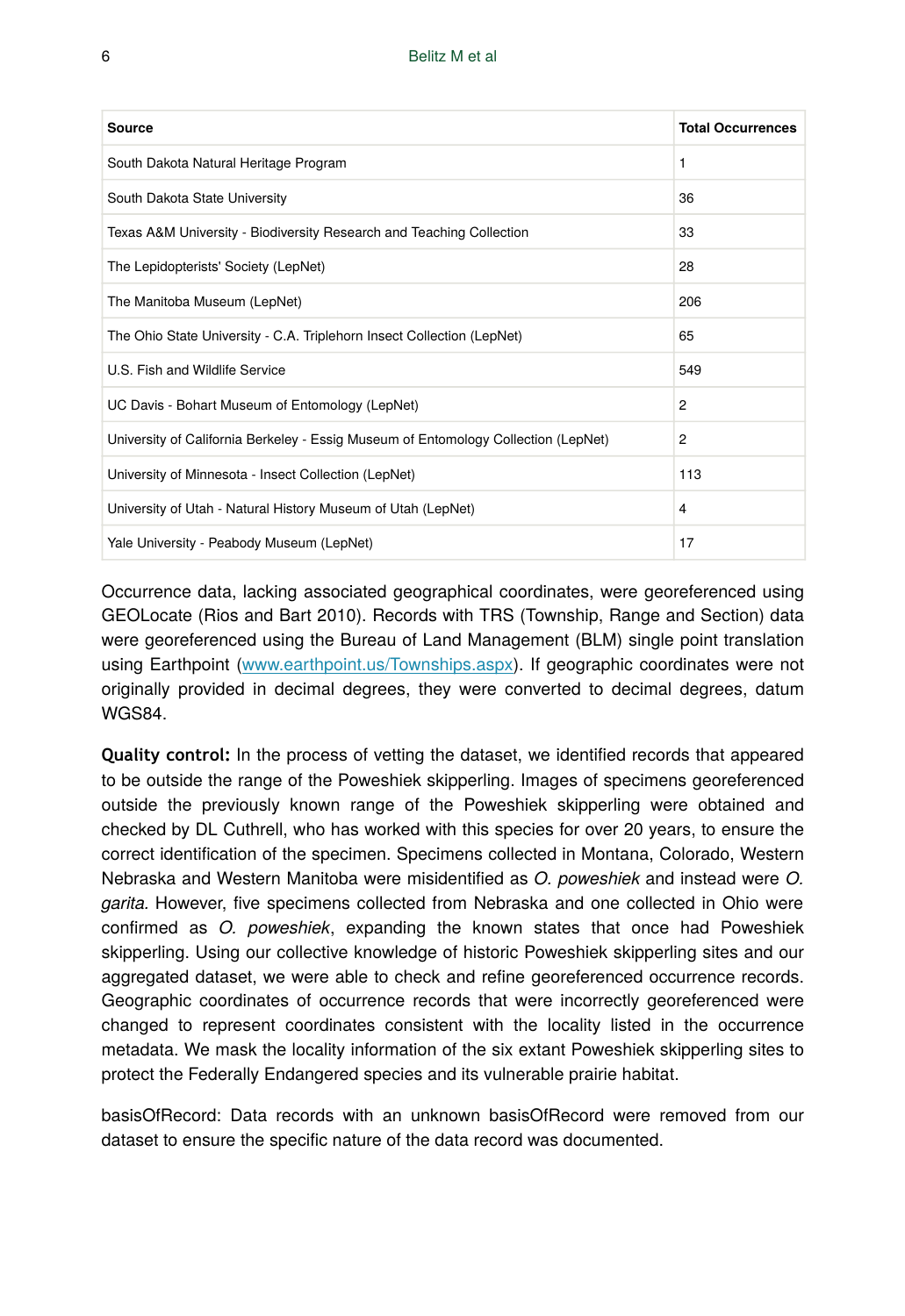scientificName: The Poweshiek skipperling was originally described as *Hesperia powesheik* by Parker (1870) and numerous occurrence records were listed as *Oarisma powesheik*. The butterfly's type series includes 33 specimens collected in Poweshiek County, Iowa. We aggregated occurrence records listed as *O. poweshiek*, *O. powesheik* and *H. poweshiek* and chose to standardise all taxonomic names to reflect the accepted spelling, *Oarisma poweshiek* (Parker, 1870) as printed in Pelham (2008).

eventDate: We contacted original data providers to check label transcription and identification of Poweshiek skipperling occurrences that were listed outside the expected Poweshiek skipperling flight period of mid-June to mid-July. We removed eventDates, that were automatically filled with an institution's default date (e.g. 1700-01-01). Any cells in the dataset that were filled with N/A abbreviations were removed.

Data within columns were edited to adopt a controlled vocabulary and the Darwin Core standards were used when applicable. Original data were retained when controlled vocabulary could not be utilised. Spelling errors or errors in transcription were noted and changed to reflect correct spelling. We removed any duplicate records that were gathered from multiple sources by removing occurrences with duplicate occurrenceID and/or catalogNumber. Original data were received and downloaded with varying degrees of indexing. Cleaned data were formatted according to Darwin Core standards (Wieczorek et al. 2012) and primary data providers were informed of any edits.

## **Geographic coverage**

**Description:** The geographic range of the dataset covers nine U.S. states (North Dakota, South Dakota, Nebraska, Minnesota, Iowa, Wisconsin, Illinois, Michigan and Ohio) and one Canadian province (Manitoba; Fig. 1). The state with the greatest number of Poweshiek skipperling occurrence records was Michigan (Table 2).

Table 2.

The number of Poweshiek skipperling occurrence records across the study area as of July 2018.

| Country              | <b>State/Province</b> | Total |
|----------------------|-----------------------|-------|
| <b>United States</b> | <b>Illinois</b>       | 10    |
| <b>United States</b> | lowa                  | 352   |
| <b>United States</b> | Michigan              | 2043  |
| <b>United States</b> | Minnesota             | 624   |
| <b>United States</b> | Nebraska              | 5     |
| <b>United States</b> | North Dakota          | 56    |
| <b>United States</b> | Ohio                  | 1     |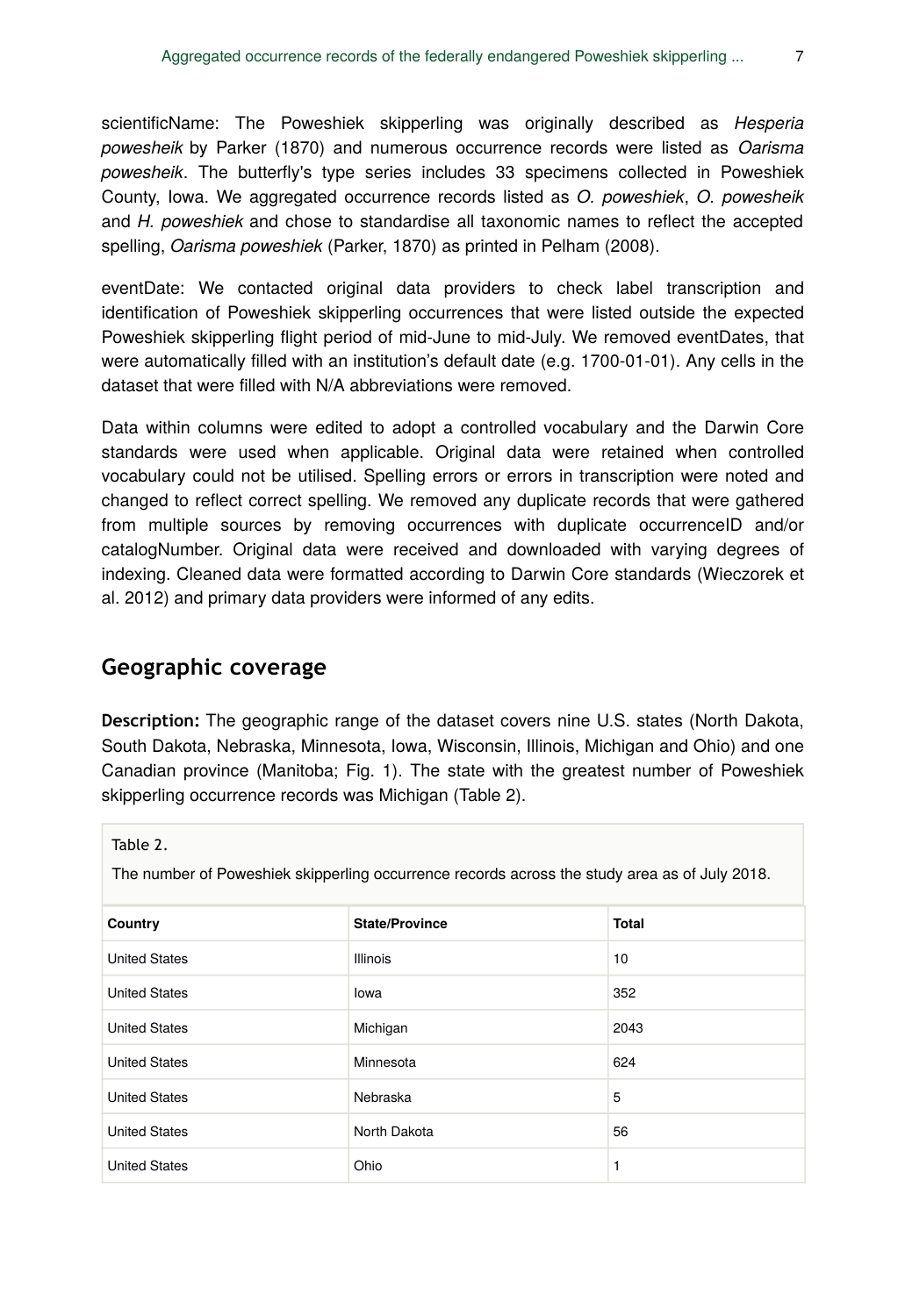| Country              | <b>State/Province</b> | <b>Total</b> |
|----------------------|-----------------------|--------------|
| <b>United States</b> | South Dakota          | 238          |
| <b>United States</b> | Wisconsin             | 96           |
| Canada               | Manitoba              | 228          |



#### Figure 1. doi

Distribution of Poweshiek skipperling occurrence records. Occurrence records that are georeferenced at a state centroid resolution are not shown. Stars display the six extant sites (four occur in eastern Michigan, one in Wisconsin and one in Manitoba).

**Coordinates:** 38.669 and 49.133 Latitude; -98.253 and -83.468 Longitude.

# **Taxonomic coverage**

**Description:** This dataset is devoted to one species of Lepidoptera in the family Hesperiidae. The species is *Oarisma poweshiek* (Parker, 1870).

#### **Taxa included:**

| Rank    | <b>Scientific Name</b> | <b>Common Name</b> |
|---------|------------------------|--------------------|
| kingdom | Animalia               | Animals            |
| phylum  | Arthropoda             | Arthropods         |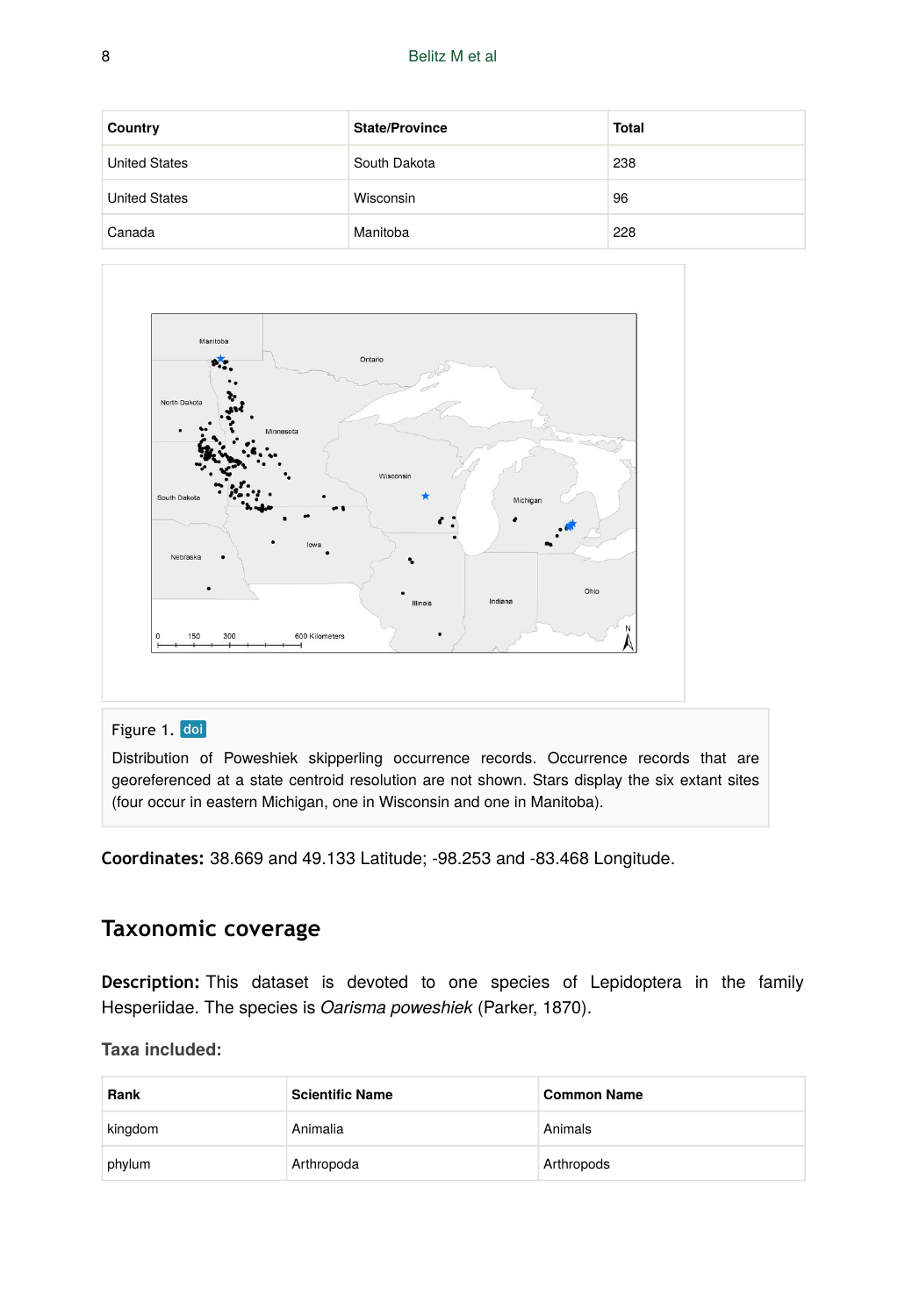| class   | Insecta           | Insects                      |
|---------|-------------------|------------------------------|
| order   | Lepidoptera       | <b>Butterflies and Moths</b> |
| family  | Hesperiidae       | Skippers                     |
| species | Oarisma poweshiek | Poweshiek skipperling        |

# **Temporal coverage**

**Notes:** 1872 – present (Fig. 2). Poweshiek skipperling were originally described by Parker (1870) based on 33 individuals collected in Grinnell, Iowa. Occurrence records of Poweshiek skipperling specimen collected by HW Parker in Grinnell, Iowa are aggregated in our dataset but do not have an associated eventDate.



#### Figure 2. doi

Temporal profile of the number of Poweshiek skipperling occurrences that were documented on unique days. Survey effort for this species increased in the mid-1990s (Selby 2005, Swengel et al. 2010). Poweshiek skipperling were listed as federally endangered in the United States and Canada in 2014 (COSEWIC - Committee on the Status of Endangered Wildlife in Canada 2014, USFWS - U.S. Fish and Wildlife Service 2014).

# **Usage rights**

**Use license:** Other

**IP rights notes:** See individual records for usage rights.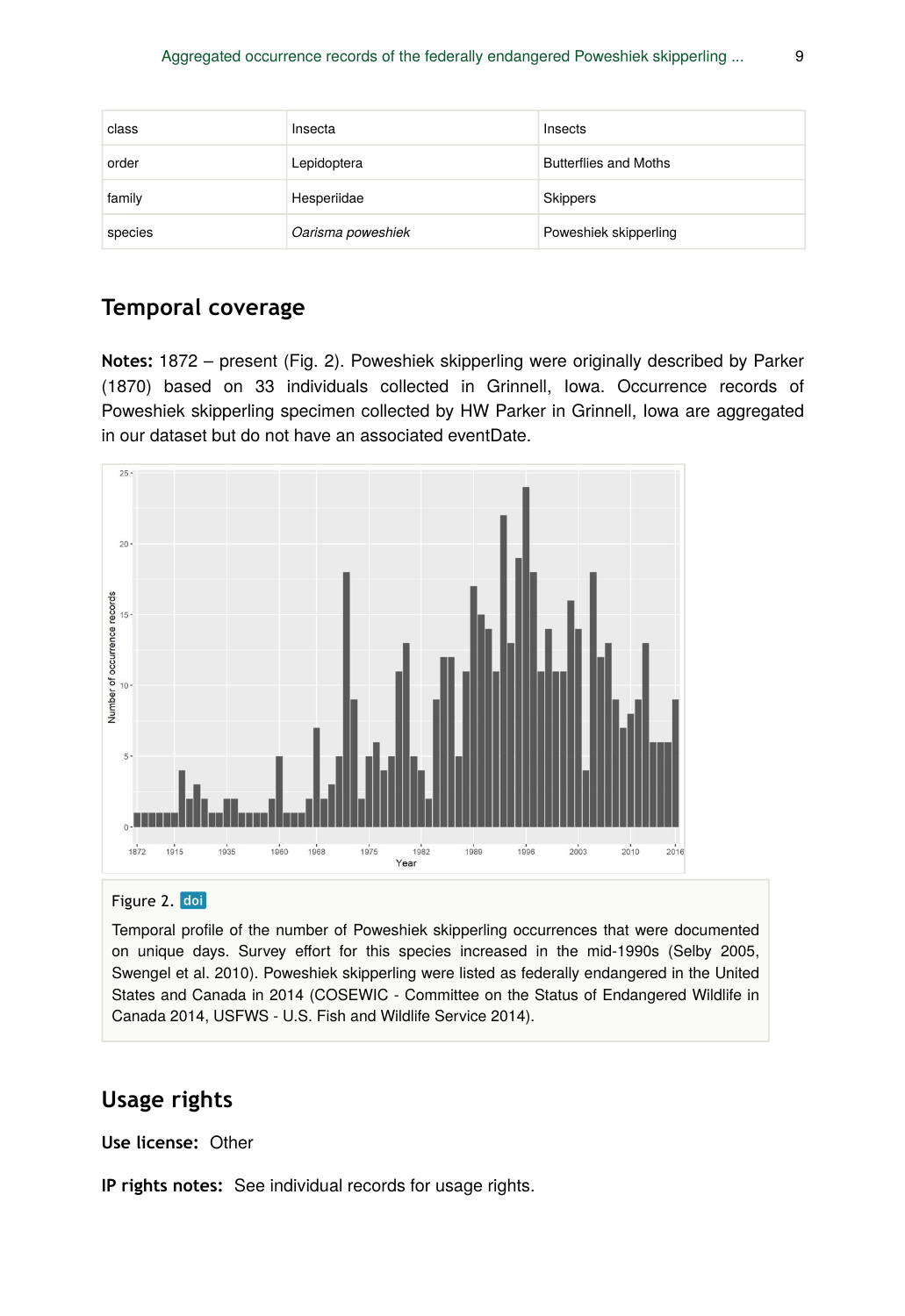### **Data resources**

**Data package title:** Aggregated occurrence records of the federally endangered Poweshiek skipperling (*Oarisma poweshiek*)

#### **Number of data sets:** 1

**Data set name:** *Oarisma poweshiek* occurrences

**Download URL:** http://ipt.idigbio.org/resource?r=cmc

**Data format:** Darwin Core Archive

**Data format version:** 1.8

**Description:** Data are formatted according to Darwin Core standards ([http://](http://rs.tdwg.org/dwc/terms) [rs.tdwg.org/dwc/terms](http://rs.tdwg.org/dwc/terms)) and the column labels and column descriptions are based on this standard.

| <b>Column label</b>      | <b>Column description</b>                                                                                                                                                                                                                                                                                                                                                                                                                                                                          |
|--------------------------|----------------------------------------------------------------------------------------------------------------------------------------------------------------------------------------------------------------------------------------------------------------------------------------------------------------------------------------------------------------------------------------------------------------------------------------------------------------------------------------------------|
| institutionCode          | The name or acronym in use by the institution having custody of the object(s) or<br>information referred to in the record.                                                                                                                                                                                                                                                                                                                                                                         |
| collectionCode           | The name, acronym, coden or initialism identifying the collection or dataset from<br>which the record was derived.                                                                                                                                                                                                                                                                                                                                                                                 |
| basisOfRecord            | The specific nature of the data record. We used a Darwin Core controlled<br>vocabulary for our basisOfRecord that included "PreservedSpecimen" and<br>"HumanObservation".                                                                                                                                                                                                                                                                                                                          |
| occurrenceID             | An identifier for the Occurrence (as opposed to a particular digital record of the<br>occurrence). In the absence of a persistent global unique identifier, construct one<br>from a combination of identifiers in the record that will most closely make the<br>occurrence ID globally unique. In this dataset, occurrence records use the ID<br>number from its holding facility when applicable. Occurrence records that did not<br>have a unique ID were given their own unique observation ID. |
| catalogNumber            | An identifier for the record within the data set or collection.                                                                                                                                                                                                                                                                                                                                                                                                                                    |
| otherCatalogNumbers      | A list of previous or alternative fully qualified catalogue numbers of the catalogued<br>item whether in the current collection or in any other.                                                                                                                                                                                                                                                                                                                                                   |
| scientificName           | The full scientific name.                                                                                                                                                                                                                                                                                                                                                                                                                                                                          |
| scientificNameAuthorship | The authorship information for the scientificName formatted according to the<br>conventions of the applicable nomenclaturalCode.                                                                                                                                                                                                                                                                                                                                                                   |
| genus                    | The full scientific name of the genus in which the taxon is classified.                                                                                                                                                                                                                                                                                                                                                                                                                            |
| specificEpithet          | The name of the first or species epithet of the scientificName.                                                                                                                                                                                                                                                                                                                                                                                                                                    |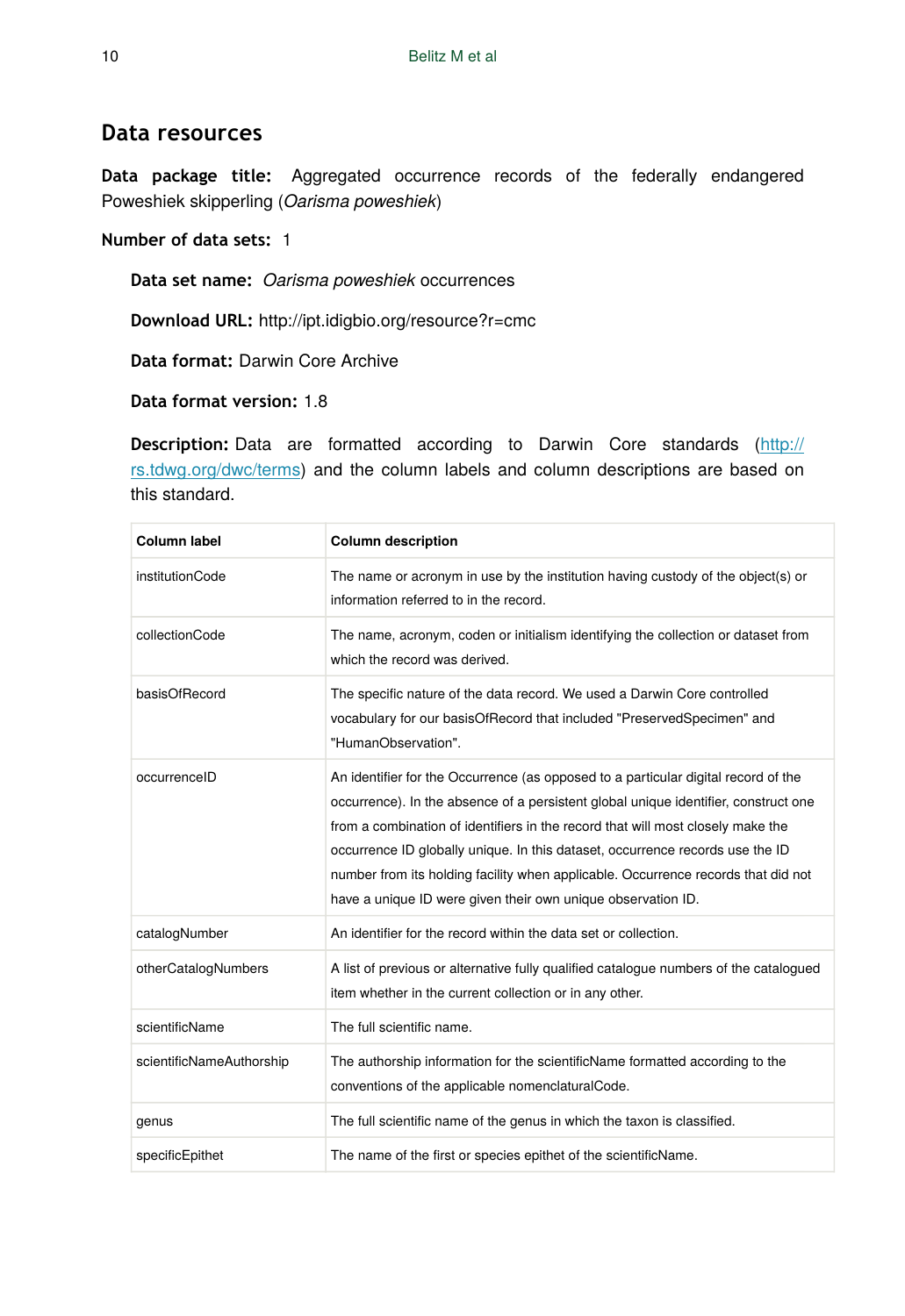| identifiedBy      | A list of names of people, groups or organisations who assigned the taxon to the<br>subject.                                                                                                                                                                                                                                                                              |
|-------------------|---------------------------------------------------------------------------------------------------------------------------------------------------------------------------------------------------------------------------------------------------------------------------------------------------------------------------------------------------------------------------|
| dateIdentified    | The date-time in the Common Era calendar in which the object or observation was<br>identified as being a member of the taxon given in the scientificName.                                                                                                                                                                                                                 |
| recordedBy        | A list of names of people, groups or organisations responsible for recording the<br>original Occurrence. The primary collector or observer.                                                                                                                                                                                                                               |
| eventDate         | The date-time or interval during which an Event occurred. For occurrences, this is<br>the data-time when the event was recorded.                                                                                                                                                                                                                                          |
| year              | The four-digit year in which the Event occurred, according to the Common Era<br>Calendar.                                                                                                                                                                                                                                                                                 |
| day               | The integer day of the month on which the Event occurred.                                                                                                                                                                                                                                                                                                                 |
| month             | The ordinal month in which the Event occurred.                                                                                                                                                                                                                                                                                                                            |
| verbatimEventDate | The verbatim original representation of the date and time information for an Event.                                                                                                                                                                                                                                                                                       |
| habitat           | A category or description of the habitat in which the Event occurred.                                                                                                                                                                                                                                                                                                     |
| lifeStage         | Indicates the life stage present.                                                                                                                                                                                                                                                                                                                                         |
| sex               | The sex of the individual represented.                                                                                                                                                                                                                                                                                                                                    |
| individualCount   | The number of individuals represented present at the time of the Occurrence.                                                                                                                                                                                                                                                                                              |
| samplingProtocol  | The name of, reference to or description of the method or protocol used during an<br>Event.                                                                                                                                                                                                                                                                               |
| samplingEffort    | The amount of effort expended during an Event.                                                                                                                                                                                                                                                                                                                            |
| preparations      | A list of preparations and preservation methods for a specimen.                                                                                                                                                                                                                                                                                                           |
| country           | The name of the country or major administrative unit in which the Location occurs.<br>We used the recommended best practice to use the Getty Thesaurus of<br>Geographic Names as the controlled vocabulary.                                                                                                                                                               |
| stateProvince     | The name of the next smaller administrative region than country (state, province,<br>canton, department, region etc.) in which the Location occurs.                                                                                                                                                                                                                       |
| county            | The full, unabbreviated name of the next smaller administrative region than<br>stateProvince (county, shire, department etc.) in which the Location occurs.                                                                                                                                                                                                               |
| municipality      | The full, unabbreviated name of the next smaller administrative region than county<br>(city, municipality etc.) in which the Location occurs.                                                                                                                                                                                                                             |
| locality          | The specific description of the place. Less specific geographic information can be<br>provided in other geographic terms (higherGeography, continent, country,<br>stateProvince, county, municipality, waterBody, island, islandGroup). This term may<br>contain information modified from the original to correct perceived errors or to<br>standardise the description. |
| locationRemarks   | Comments or notes about the Location.                                                                                                                                                                                                                                                                                                                                     |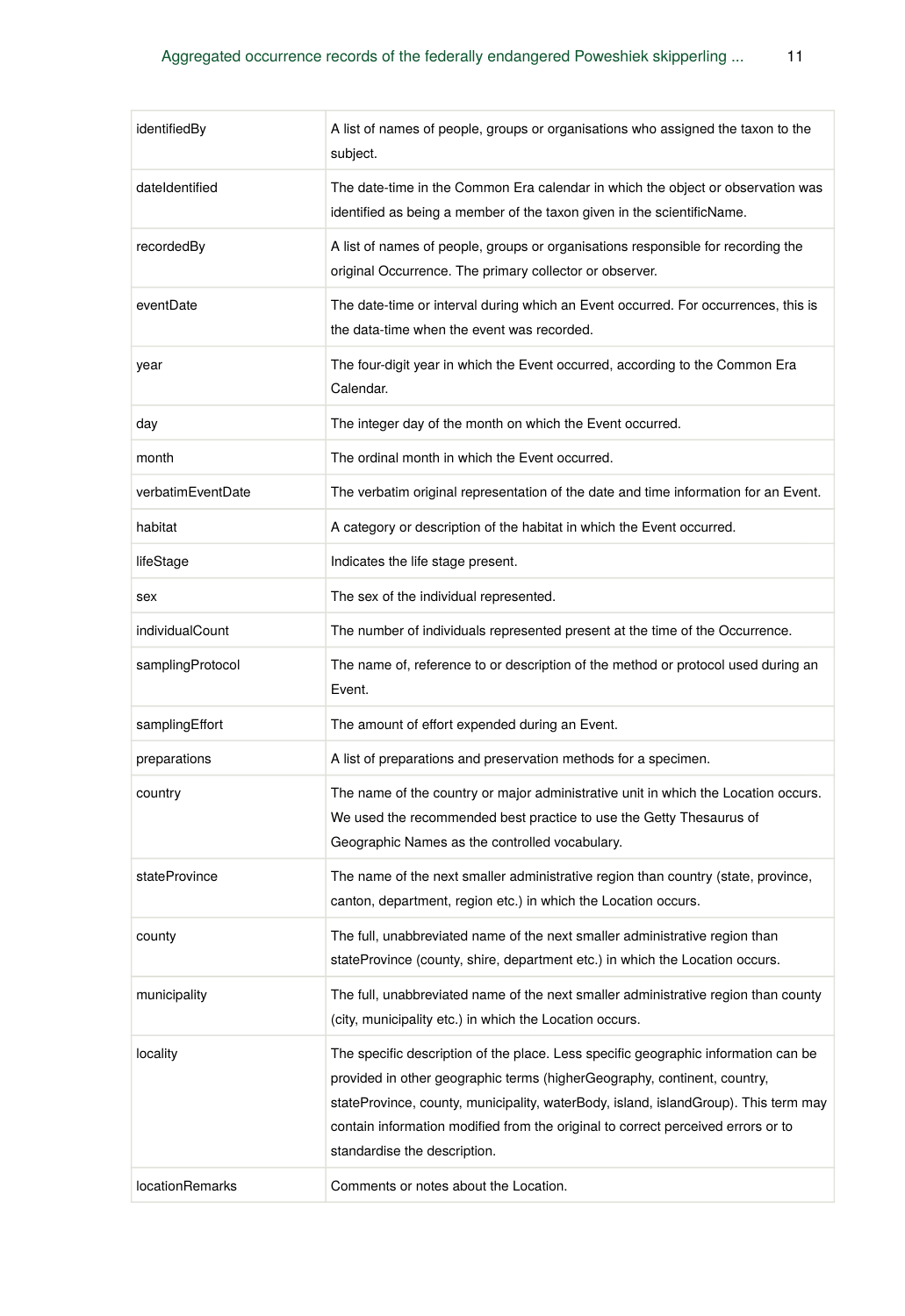÷

| decimalLatitude               | The latitude of the location from which the catalogued item was collected,<br>expressed in decimal degrees.                                                                                                                                                                                                                                                                             |
|-------------------------------|-----------------------------------------------------------------------------------------------------------------------------------------------------------------------------------------------------------------------------------------------------------------------------------------------------------------------------------------------------------------------------------------|
| decimalLongitude              | The longitude of the location from which the catalogued item was collected,<br>expressed in decimal degrees.                                                                                                                                                                                                                                                                            |
| geodeticDatum                 | The ellipsoid, geodetic datum or spatial reference system (SRS) upon which the<br>geographic coordinates given in decimalLatitude and decimalLongitude are based.<br>Recommended best practice is use of the EPSG code as a controlled vocabulary<br>to provide an SRS, if unknown. Otherwise use of a controlled vocabulary for the<br>name or code of the geodetic datum, if unknown. |
| coordinateUncertaintyInMeters | The horizontal distance (in metres) from the given decimalLatitude and<br>decimalLongitude describing the smallest circle containing the whole of the<br>Location. Leave the value empty if the uncertainty is unknown, cannot be estimated<br>or is not applicable (because there are no coordinates). Zero is not a valid value for<br>this term.                                     |
| verbatimCoordinates           | The verbatim original spatial coordinates of the Location. The coordinate ellipsoid,<br>geodeticDatum or full Spatial Reference System (SRS) for these coordinates<br>should be stored in verbatimSRS.                                                                                                                                                                                  |
| georeferencedBy               | A list (concatenated and separated) of names of people, groups or organisations<br>who determined the georeference (spatial representation) for the Location.                                                                                                                                                                                                                           |
| georeferenceProtocol          | A description or reference to the methods used to determine the spatial footprint,<br>coordinates and uncertainties.                                                                                                                                                                                                                                                                    |
| georeferenceSources           | A list (concatenated and separated) of maps, gazetteers or other resources used to<br>georeference the Location, described specifically enough to allow anyone in the<br>future to use the same resources.                                                                                                                                                                              |
| georeferenceRemarks           | Notes or comments about the spatial description determination, explaining<br>assumptions made in addition or opposition to those formalised in the method<br>referred to in georeferenceProtocol.                                                                                                                                                                                       |
| modified                      | The most recent data-time on which the resource was changed.                                                                                                                                                                                                                                                                                                                            |
| rightsHolder                  | A person or organisation owning or managing rights over the resource.                                                                                                                                                                                                                                                                                                                   |
| license                       | A legal document giving official permission to do something with the resource.                                                                                                                                                                                                                                                                                                          |
| references                    | A related resource that is referenced, cited or otherwise pointed to by the described<br>resource.                                                                                                                                                                                                                                                                                      |
| bibliographicCitation         | A bibliographic reference for the resource as a statement indicating how this record<br>should be cited (attributed) when used. Any data records that were edited cite this<br>data paper in this column.                                                                                                                                                                               |
| ownerInstitutionCode          | The name (or acronym) in use by the institution having ownership of the object(s)<br>or infomation referred to in the record.                                                                                                                                                                                                                                                           |
| occurrenceRemarks             | Comments or notes about the occurrence.                                                                                                                                                                                                                                                                                                                                                 |

 $\sim$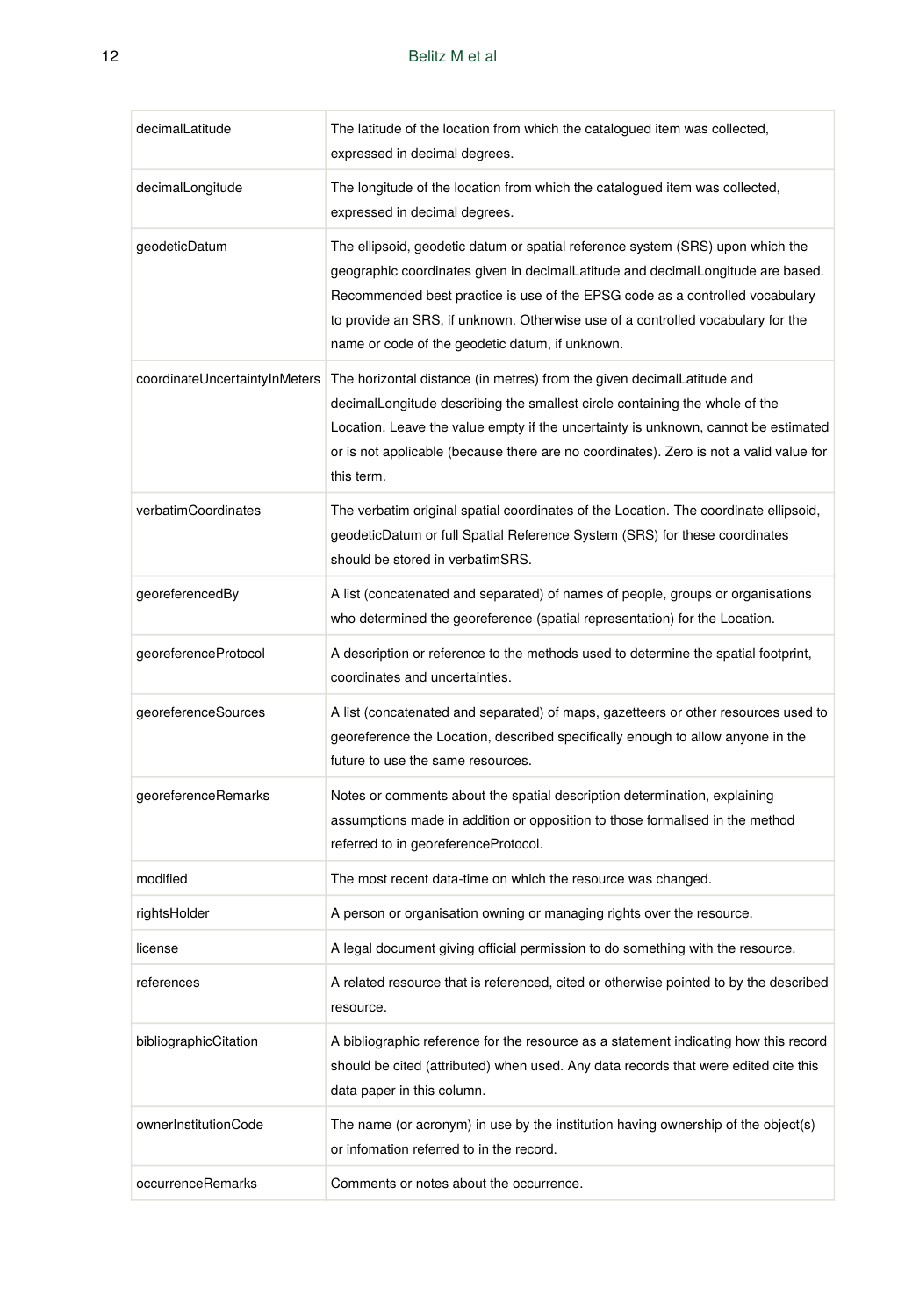| informationWithheld | Additional information that exists, but that has not been shared in the given record.<br>In this dataset, we withhold information regarding location of extant sites and<br>locality information from specific agencies. |
|---------------------|--------------------------------------------------------------------------------------------------------------------------------------------------------------------------------------------------------------------------|
| eventTime           | The time or interval during which an Event occurred. Time is listed in time zone of<br>the respective occurrence record.                                                                                                 |

# **Acknowledgements**

We are thankful to many people for their efforts in collecting and aggregating data. Our thanks extend to Casey Heimeral, Melissa Doperalski, Lisa Joyal and Rich Baker for providing occurrence records that were aggregated for the South Dakota Department of Game, Fish and Parks and Minnesota Department of Natural Resources. We are especially grateful for the time and effort of Susan Borkin for gathering and transcribing occurrence records gathered over her years researching this species. We thank Sarah Warner for her continued support of Poweshiek skipperling research. We are also thankful to the time and effort of many collection curators and managers, including but not limited to Don Harvey, Nicole Gunter, Anthony Cognato, Tommy McElrath, Christopher Grinter, Karen Wright, Rachel Hawkins, Mark O'Brien, Robin Thomson, Julia Colby, Luciana Musetti, Dawn Roberts and Gerald Fauske. Special thanks to the Partnership for Poweshiek skipperling Conservation for their continued dedication to this species. We greatly appreciate the efforts of Notes from Nature with funding from the National Science Foundation Award # 1458527 for partnering in mobilising citizen scientists in transcribing specimen label data. We thank the National Science Foundation for providing financial support for LepNet projects through the following awards: DBI-1602081, DBI-DBI-1601888, DBI-1601369, DBI-1601002, DBI-1600616, DBI-1601957, DBI-1601164, DBI-1601124, DBI-1600556 and DBI-1601461. Funding also came from the National Science Foundation award DBI-1730526 to develop educational materials for biodiversity data literacy (https://www.biodiversityliteracy.com/poweshiek-skipperling). Financial support also came from Central Michigan University – College of Science and Engineering's Dean's Research Assistantship. This paper is contribution number 108 of the Central Michigan University Institute for Great Lakes Research. Additionally, funding for this project was provided by the Great Lakes Restoration Initiative through the U.S. Fish and Wildlife Service's Endangered Species Program. The findings and conclusions in this project are those of the authors and do not necessarily represent the views of the U.S. Fish and Wildlife Service or the U.S. Environmental Protection Agency.

## **References**

• COSEWIC - Committee on the Status of Endangered Wildlife in Canada (2014) Assessment and Status Report on the Poweshiek skipperling *Oarisma poweshiek* . [https://www.registrelep-sararegistry.gc.ca/virtual\\_sara/](https://www.registrelep-sararegistry.gc.ca/virtual_sara/files/cosewic/sr_Poweshiek%20Skipperling_2014_e.pdf)files/cosewic/sr\_Poweshiek% [20Skipperling\\_2014\\_e.pdf.](https://www.registrelep-sararegistry.gc.ca/virtual_sara/files/cosewic/sr_Poweshiek%20Skipperling_2014_e.pdf) Accessed on: 2018-7-16.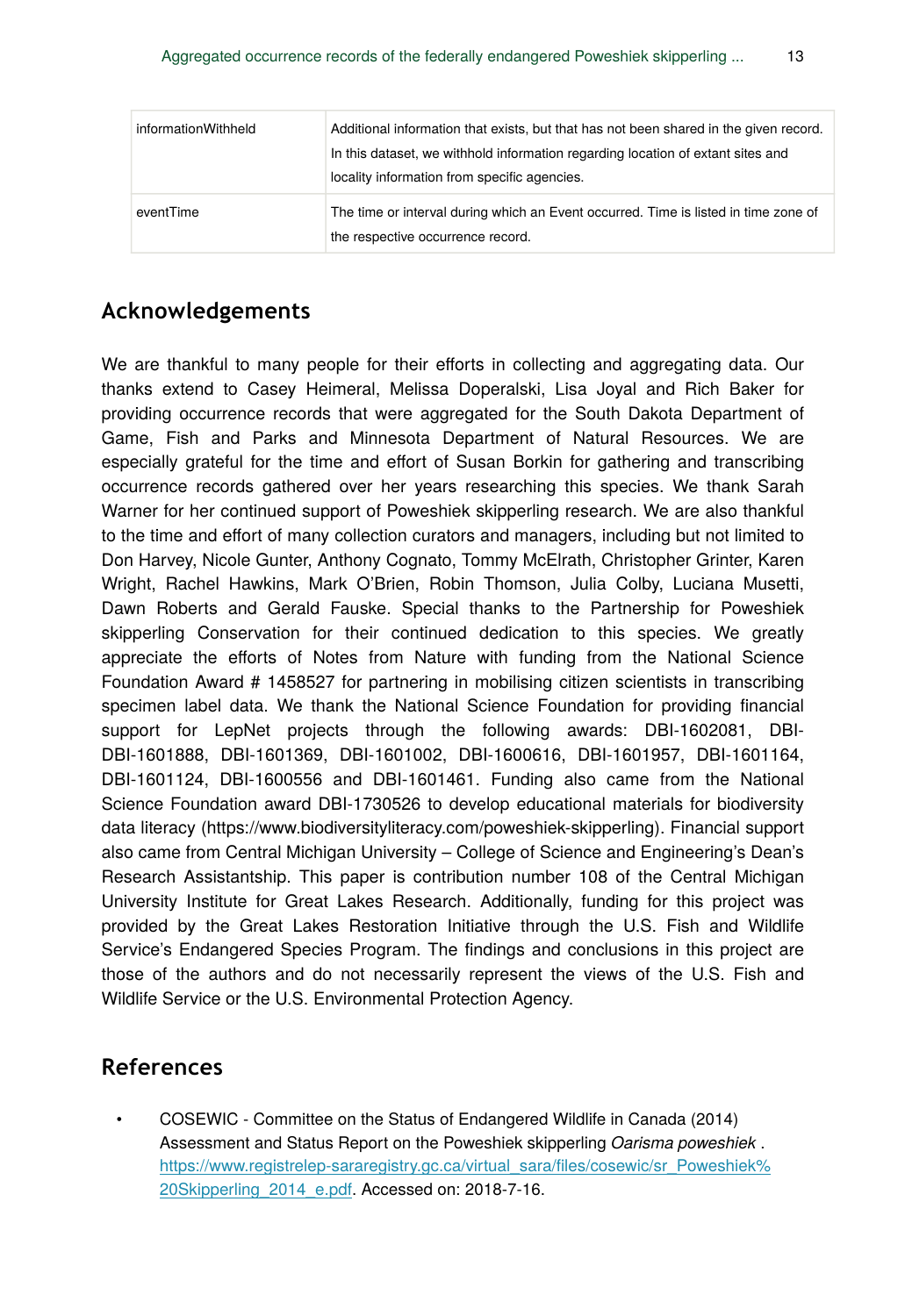- Delphey P, Runquist E, Harris T, Nordmeyer C, Smity T, Traylor-Hozer K, Miller P (2016) Poweshiek skipperling and Dakota skipper: *Ex situ* feasibility assessment and planning workshop. Apple Valley, MN: IUCN/SSC Conservation Breeding Specialist Group. [http://](http://www.cpsg.org/sites/cbsg.org/files/documents/PS_DS_WorkshopReport_FINAL.pdf) www.cpsg.org/sites/cbsg.org/fi[les/documents/PS\\_DS\\_WorkshopReport\\_FINAL.pdf.](http://www.cpsg.org/sites/cbsg.org/files/documents/PS_DS_WorkshopReport_FINAL.pdf) Accessed on: 2018-7-16.
- Glon HE, Heumann BW, Carter JR, Bartek JM, Monfils AK (2017) The contribution of small collections to species distribution modelling: A case study from Fuireneae (Cyperaceae). Ecological Informatics 42: 67‑78. [https://doi.org/10.1016/](https://doi.org/10.1016/j.ecoinf.2017.09.009) [j.ecoinf.2017.09.009](https://doi.org/10.1016/j.ecoinf.2017.09.009)
- Hardisty A, Roberts D, Biodiversity Informatics Community T (2013) A decadal view of biodiversity informatics: challenges and priorities. BMC Ecology 13 (1): 16. [https://](https://doi.org/10.1186/1472-6785-13-16) [doi.org/10.1186/1472-6785-13-16](https://doi.org/10.1186/1472-6785-13-16)
- Heidorn PB (2008) Shedding light on the dark data in the long tail of science. Library Trends 57 (2): 280‑299. <https://doi.org/10.1353/lib.0.0036>
- Hill A, Guralnick R, Smith A, Sallans A, Gillespie R, Denslow M, Gross J, Murrell Z, Conyers T, Oboyski P, Ball J, Thomer A, Prys-Jones R, la Torre Jd, Kociolek P, Fortson L (2012) The notes from nature tool for unlocking biodiversity records from museum records through citizen science. ZooKeys 209: 219‑233. [https://doi.org/10.3897/](https://doi.org/10.3897/zookeys.209.3472) [zookeys.209.3472](https://doi.org/10.3897/zookeys.209.3472)
- Marquardt SR, Annis M, Drum RG, Hummel SL, Mosby DE, Smith T (2018) On the cutting edge of research to conserve at-risk species: maximizing impact through partnerships. Integrative and comparative biology<https://doi.org/10.1093/icb/icy009>
- Parker RM (1870) A new hesperian. The American Entomologist and Botanist 2: 271‑272.
- Pelham J (2008) A catalogue of the butterflies of the United States and Canada. The Journal of Research on the Lepidoptera 40: 1‑658.
- Pogue CD, Monfils MJ, Cuthrell DL, Heumann BW, Monfils AK (2016) Habitat suitability modeling of the federally endangered Poweshiek skipperling in Michigan. Journal of Fish and Wildlife Management 7 (2): 359‑368.<https://doi.org/10.3996/052015-jfwm-049>
- Rios N, Bart H (2010) GEOLocate. 3.22. Tulane University Museum of Natural History. URL:<http://www.geo-locate.org/>
- Saarinen EV, Reilly PF, Austin JD (2016) Conservation genetics of an endangered grassland butterfly (Oarisma poweshiek) reveals historically high gene flow despite recent and rapid range loss. Insect Conservation and Diversity 9 (6): 517‑528. [https://](https://doi.org/10.1111/icad.12192) [doi.org/10.1111/icad.12192](https://doi.org/10.1111/icad.12192)
- Schlicht D, Swengel A, Swengel S (2008) Meta-analysis of survey data to assess trends of prairie butterflies in Minnesota, USA during 1979–2005. Journal of Insect Conservation 13 (4): 429‑447. <https://doi.org/10.1007/s10841-008-9192-z>
- Selby G (2005) Status assessment and conservation guidelines : Poweshiek skipperling *Oarisma poweshiek* (Parker) (Lepidoptera: Hesperiidae). Prepared for Twin Cities Field Office, U.S. Fish and Wildlife Service, Bloomington, MN. [http://www.fwspubs.org/doi/](http://www.fwspubs.org/doi/suppl/10.3996/052015-JFWM-049/suppl_file/052015-jfwm-049.s8.pdf?code=ufws-site) suppl/10.3996/052015-JFWM-049/suppl\_fi[le/052015-jfwm-049.s8.pdf?code=ufws-site](http://www.fwspubs.org/doi/suppl/10.3996/052015-JFWM-049/suppl_file/052015-jfwm-049.s8.pdf?code=ufws-site). Accessed on: 2018-7-16.
- Seltmann KC, Cobb NS, Gall LF, Bartlett CR, Basham MA, Betancourt I, Bills C, Brandt B, Brown RL, Bundy C, Caterino MS, Chapman C, Cognato A, Colby J, Cook SP, Daly KM, Dyer LA, Franz NM, Gelhaus JK, Grinter CC, Harp CE, Hawkins RL, Heydon SL, Hill GM, Huber S, Johnson N, Kawahara AY, Kimsey LS, Kondratieff BC, Krell F,